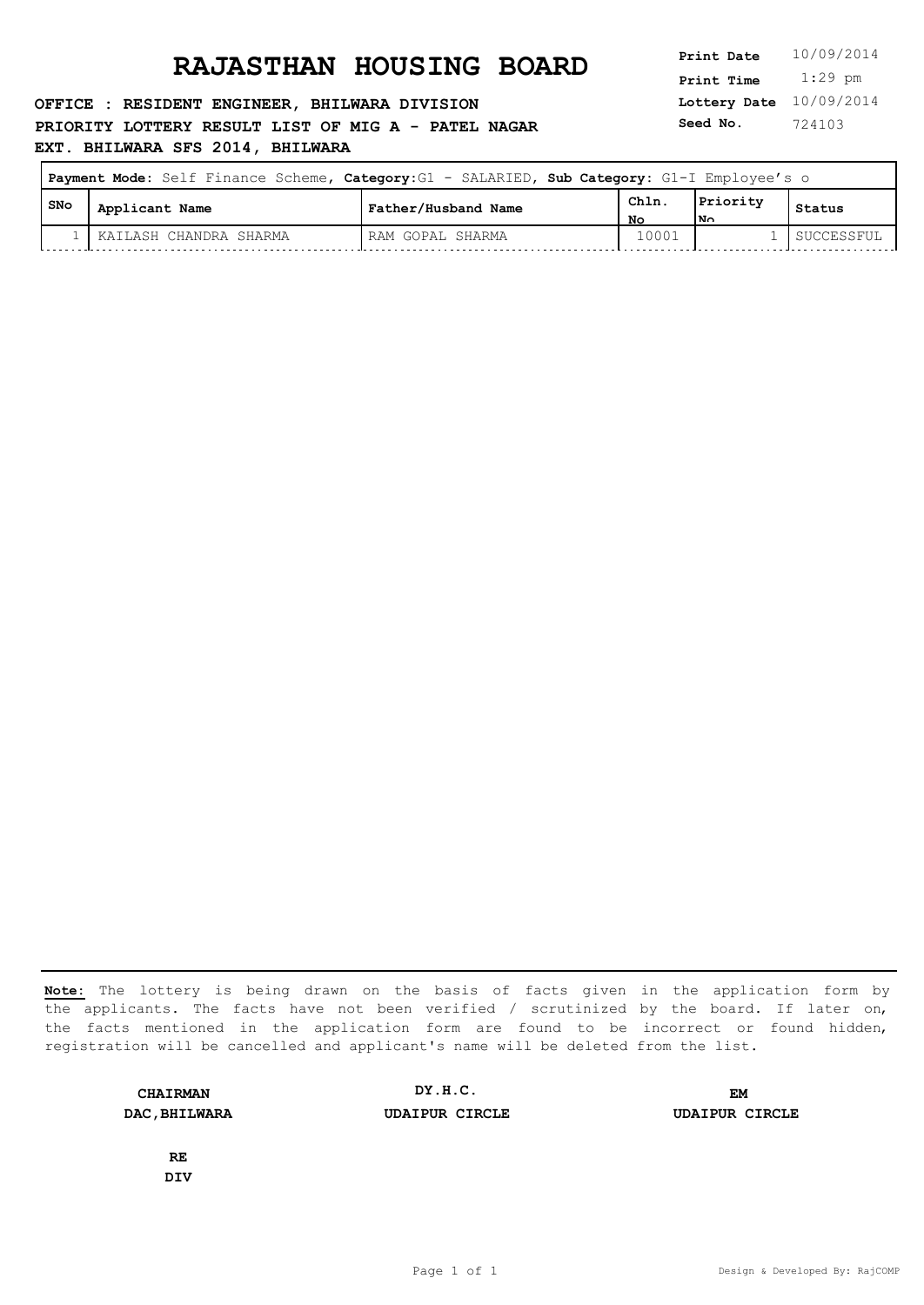**OFFICE : RESIDENT ENGINEER, BHILWARA DIVISION PRIORITY LOTTERY RESULT LIST OF MIG A - PATEL NAGAR EXT. BHILWARA SFS 2014, BHILWARA**

**Lottery Date** 10/09/2014 **Print Time** 1:29 pm **Seed No.** 724103

|       |                     | Payment Mode: Self Finance Scheme, Category: G1 - SALARIED, Sub Category: G1-II Officers an |      |          |            |
|-------|---------------------|---------------------------------------------------------------------------------------------|------|----------|------------|
| , SNo | Applicant Name      | Father/Husband Name                                                                         | ChIn | Priority | Status     |
|       |                     |                                                                                             | NΘ   | l™∩      |            |
|       | MUKUT BIHARI SHARMA | ASHOK KUMAR SHARMA                                                                          | 26   |          | SUCCESSFUL |
|       | ASHA RANI BAIRAGI   | PRAMOD KUMAR SWAMI                                                                          | 542  |          | SUCCESSFUL |

**Note:** The lottery is being drawn on the basis of facts given in the application form by the applicants. The facts have not been verified / scrutinized by the board. If later on, the facts mentioned in the application form are found to be incorrect or found hidden, registration will be cancelled and applicant's name will be deleted from the list.

**CHAIRMAN DAC,BHILWARA UDAIPUR CIRCLE UDAIPUR CIRCLE DY.H.C. EM**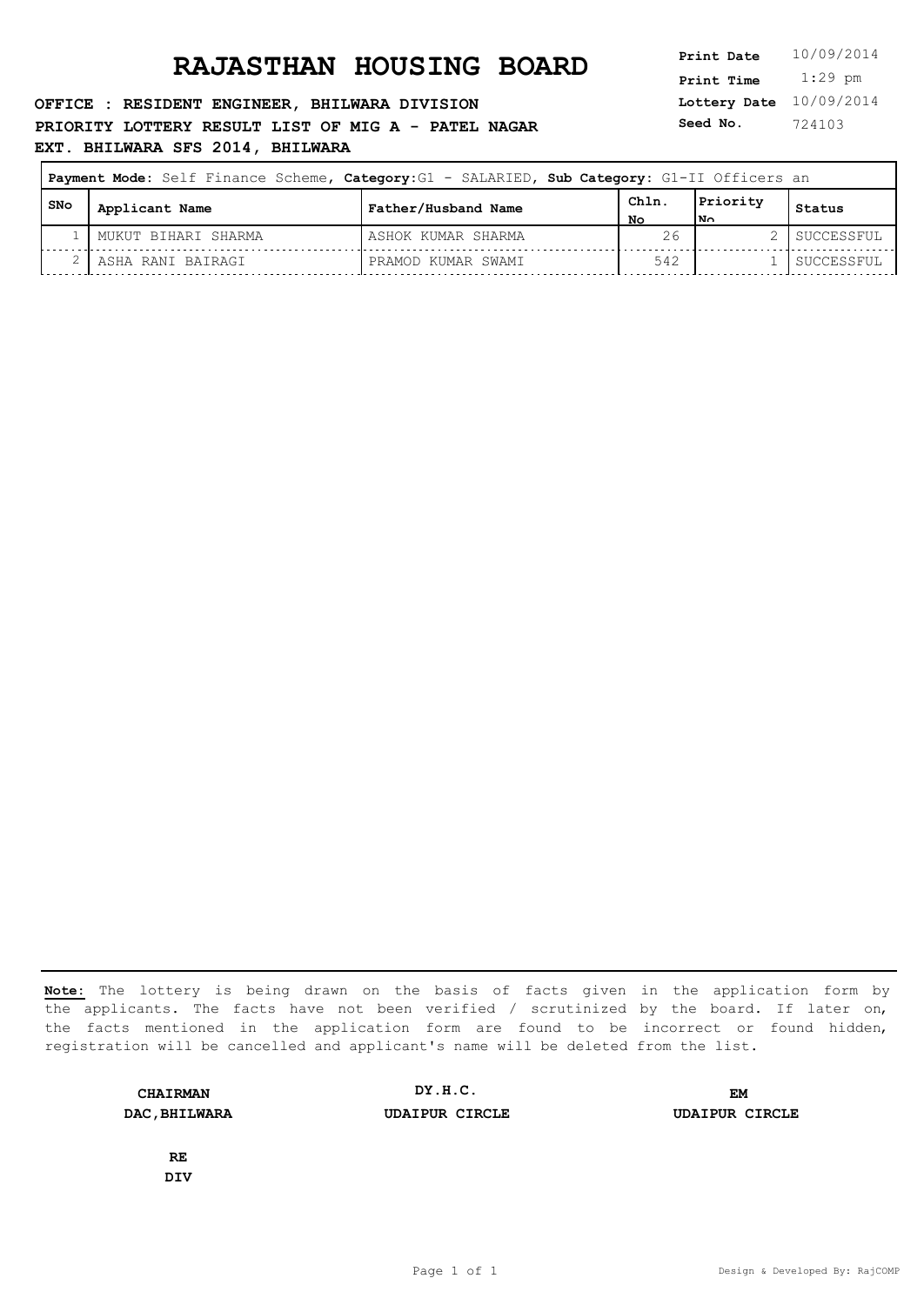**OFFICE : RESIDENT ENGINEER, BHILWARA DIVISION PRIORITY LOTTERY RESULT LIST OF MIG A - PATEL NAGAR EXT. BHILWARA SFS 2014, BHILWARA**

**Lottery Date** 10/09/2014 **Print Time** 1:29 pm **Seed No.** 724103

|       | Payment Mode: Self Finance Scheme, Category: G2 - NON SALARIED, Sub Category: G2-I Non Sala |                           |            |                 |            |
|-------|---------------------------------------------------------------------------------------------|---------------------------|------------|-----------------|------------|
| l SNo | Applicant Name                                                                              | Father/Husband Name       | Chln<br>NΟ | Priority<br>lN∩ | Status     |
|       | RAVI DADHICH                                                                                | SHYAM SUNDAR DADHICH      |            |                 | SUCCESSFUL |
|       | MUNNI DEVI                                                                                  | LATE BHAGWAN SAHAY SHARMA |            |                 | SUCCESSFUL |

**Note:** The lottery is being drawn on the basis of facts given in the application form by the applicants. The facts have not been verified / scrutinized by the board. If later on, the facts mentioned in the application form are found to be incorrect or found hidden, registration will be cancelled and applicant's name will be deleted from the list.

**CHAIRMAN DAC,BHILWARA UDAIPUR CIRCLE UDAIPUR CIRCLE DY.H.C. EM**